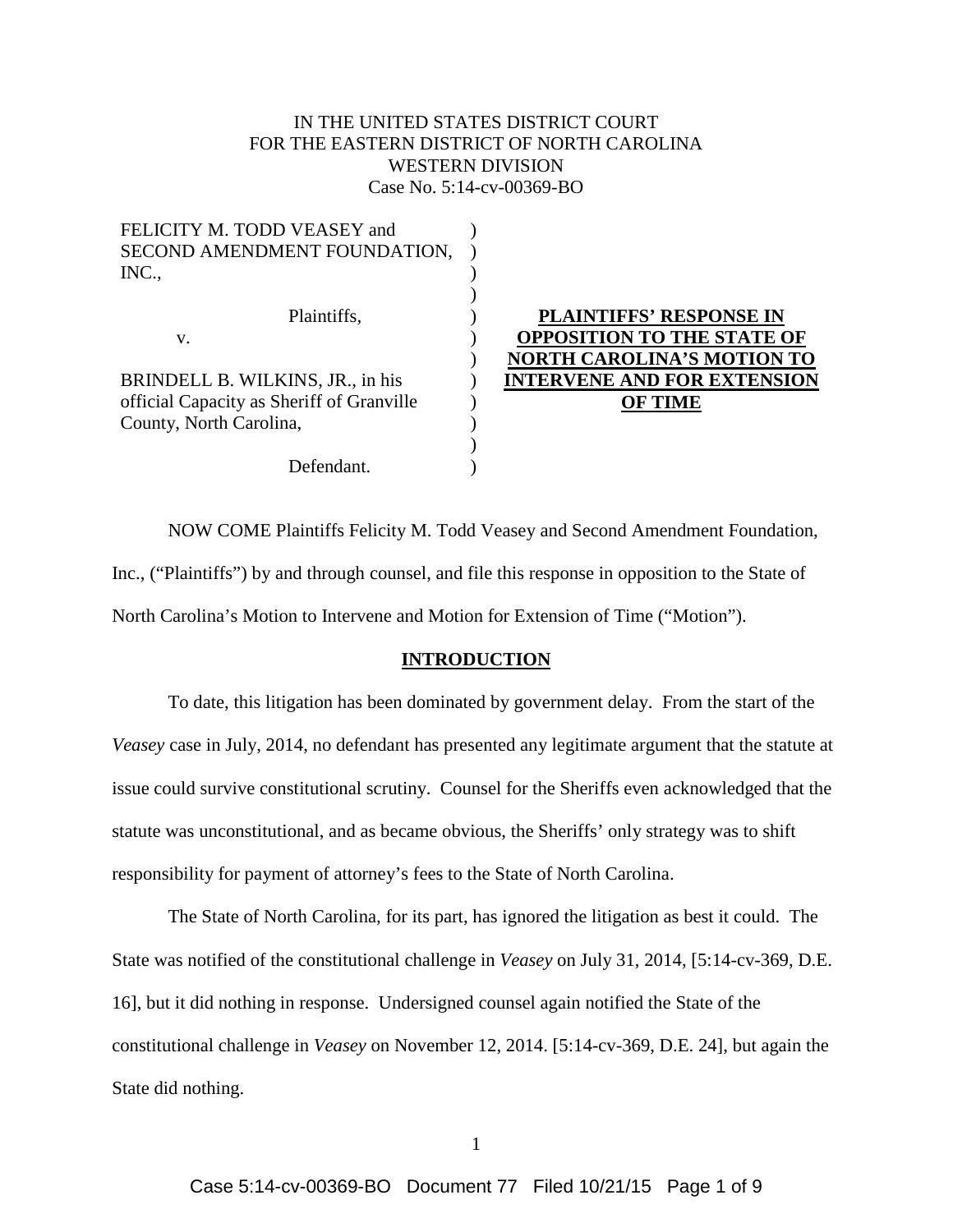Pursuant to this Court's order, defendants McCrory, Cooper, and Perry were joined in *Veasey* on February 20 and 23, 2015. [5:14-cv-369, D.E. 37]. These same State defendants were named in the *Messmer* case then served with process on March 16, 2015. [5:15-cv-97, D.E. 11, 12, 13]. The State participated in this litigation briefly until the Court dismissed the State defendants on July 31, 2015 in *Veasey* [5:14-cv-369, D.E. 58] and on August 5, 2015 in *Messmer*. [5:15-cv-97, D.E. 40].

As confirmed in the State's briefing on the present Motion, the day the State defendants were dismissed, they knew that if the Court awarded attorney fees, it would award them against the State of North Carolina. Yet when Plaintiffs filed their motions for attorney's fees, and thereby served both the motions and briefs on counsel for the State defendants [Exs. A, B, attached hereto], the State did not respond. Responses to the motions for attorney's fees, absent an extension of time, were due on or before September 20, 2015. *See* E.D.N.C. Local Civil Rule 7.1(e)(1). The State did not timely respond, even though counsel for the Sheriffs took an additional step and "alerted" the State of the motions for attorney's fees on September 17, 2015, three days before responses were due. Having failed to respond and having failed to seek an extension of time,<sup>1</sup> the State now asks the Court for an extension of time after the fact. And, in doing so, the State suggests that it must intervene as a party, even though the Governor, the Attorney General, and the Secretary of Public Safety are already in the case for the purposes of litigating the issue of attorney's fees. Under these circumstances, the State's Motion should be denied.

<sup>1</sup> Undersigned counsel agreed to two extensions of time for the Sheriffs to respond to the motions for attorney's fees, based upon representations by the Sheriffs' counsel that his professional obligations prevented him from preparing adequate responses to the motions. Undersigned counsel was not contacted by the State's counsel regarding the motions for attorney's fees until Wednesday, October 14, 2015.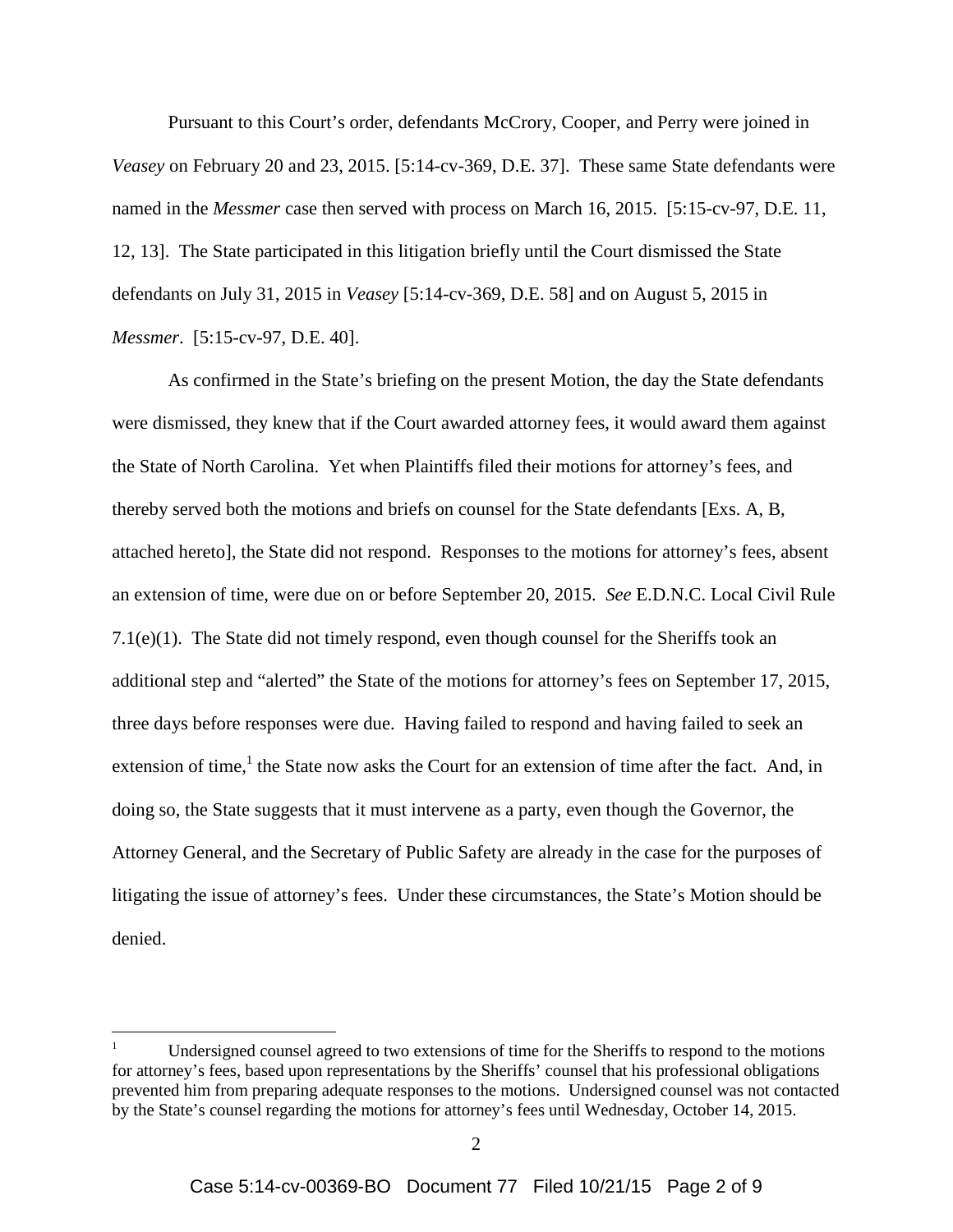#### **ARGUMENT**

Rule 24(a)(2) allows a party to intervene as of right in ongoing litigation upon a showing that (1) the applicant's motion is timely; (2) the applicant has "an interest relating to the property or transaction which is the subject of the action,"; (3) the applicant is so situated that the resolution of the action may as a practical matter impair or impede its ability to protect that interest, and (4) that applicant's interest is not "adequately represented by existing parties." *See Newport News Shipbuilding & Drydock Co. v. Peninsula Shipbuilders' Ass'n*, 646 F.2d 117, 120 (4th Cir. 1981); *Sagebrush Rebellion, Inc. v. Watt*. 713 F.2d 525, 527 (9th Cir. 1983). With respect to each of these elements, "a would-be intervenor bears the burden of demonstrating to the court a right to intervene." *Richman v. First Woman's Bank*, 104 F.3d 654, 658 (4th Cir. 1997).

## **I. The State's Motion is improper because it is neither accompanied by a proper pleading nor does it not properly state a claim or defense, as required by Rule 24(c).**

The Court should not allow the State's intervention motion because the State failed to comply with a basic procedural requirement for intervention. Rule 24(c) provides that "[a] motion to intervene must be . . . accompanied by a pleading that sets out the claim or defense for which intervention is sought." Accordingly, "whether of right or permissive, intervention under Rule 24 is conditioned by the Rule 24(c) requirement that the intervenor state a well-pleaded claim or defense to the action." *Rhode Island Fed'n of Teachers, AFL-CIO v. Norberg*, 630 F.2d 850, 854 (1st Cir. 1980); *Sch. Dist. of Philadelphia v. Pennsylvania Milk Mktg. Bd*., 160 F.R.D. 66, 67 (E.D. Pa. 1995) (denying motion to intervene where no "pleading setting forth the claim or defense for which intervention is sought" had been filed with the motion). The State was accordingly required to file with its motion a pleading stating the "claim or defense" that it seeks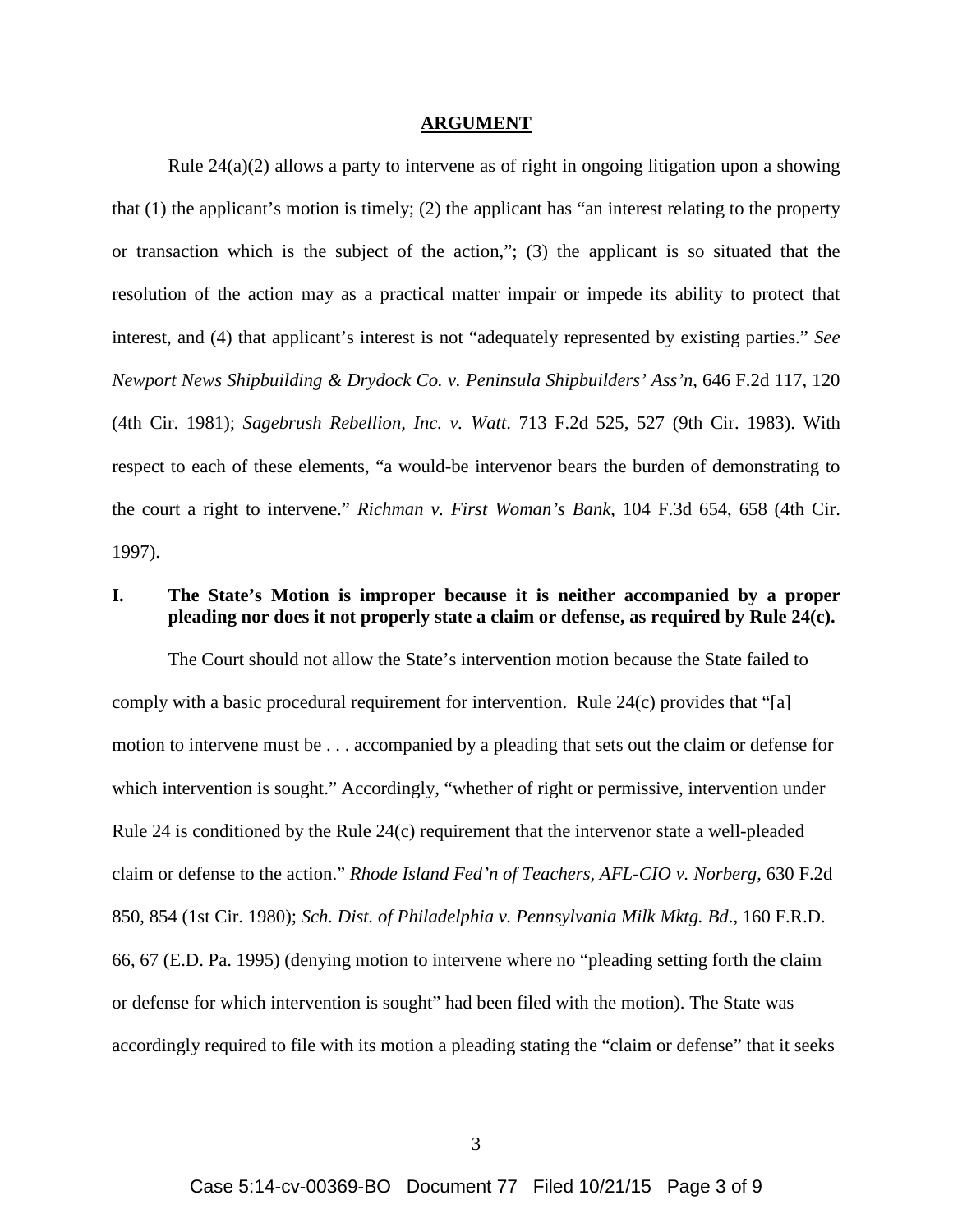to advance in this action, or otherwise state with some particularity the substance of its claim or defense. It failed to satisfy this requirement.

The State, however argues that it has satisfied Rule 24(c) because its Motion spells out its position. [5:14-cv-369, D.E. 74 at 8]. This is simply not so. The State has provided nothing in its Motion but statements of general disagreement with Plaintiffs' position. It is simply untrue for the State to say that it has "described with particularity" its position, because the State has not proffered any argument whatsoever to elucidate why Plaintiffs were not a prevailing party or why any particular amount of fees was unreasonable.

### **II. The State's Motion is untimely.**

When deciding whether a motion for intervention is timely, courts look to a number of factors, including the time lapse between learning of the action, the progress of the case, and the prejudice that delay might cause other parties. *Alt v. United States Envt'l Prot. Agency,* 758 F.3d 588, 591 (4th Cir. 2014). Generally, where "a case has not progressed beyond the initial pleading stage, a motion to intervene is timely." *United States v. Virginia*, 282 F.R.D. 403, 405 (E.D. Va. 2012); *Navistar, Inc. v. Jackson*, 840 F. Supp. 2d 357, 361 (D.D.C. 2012) (finding intervention application timely when it was filed "less than two weeks after Defendants filed their responsive pleadings, and before any discovery or substantive progress had been made in the case");.

This case has far passed the pleading stage. The Court has entered a preliminary injunction and an order on Rule 12 motions, and the Sheriff defendants have now filed a motion dismiss the case as moot. Plaintiffs do not disagree with the latter point, to the extent the Court retains equitable jurisdiction to decide whether to award attorney's fees. This case is ripe for disposition and a decision on the motions for attorney's fees.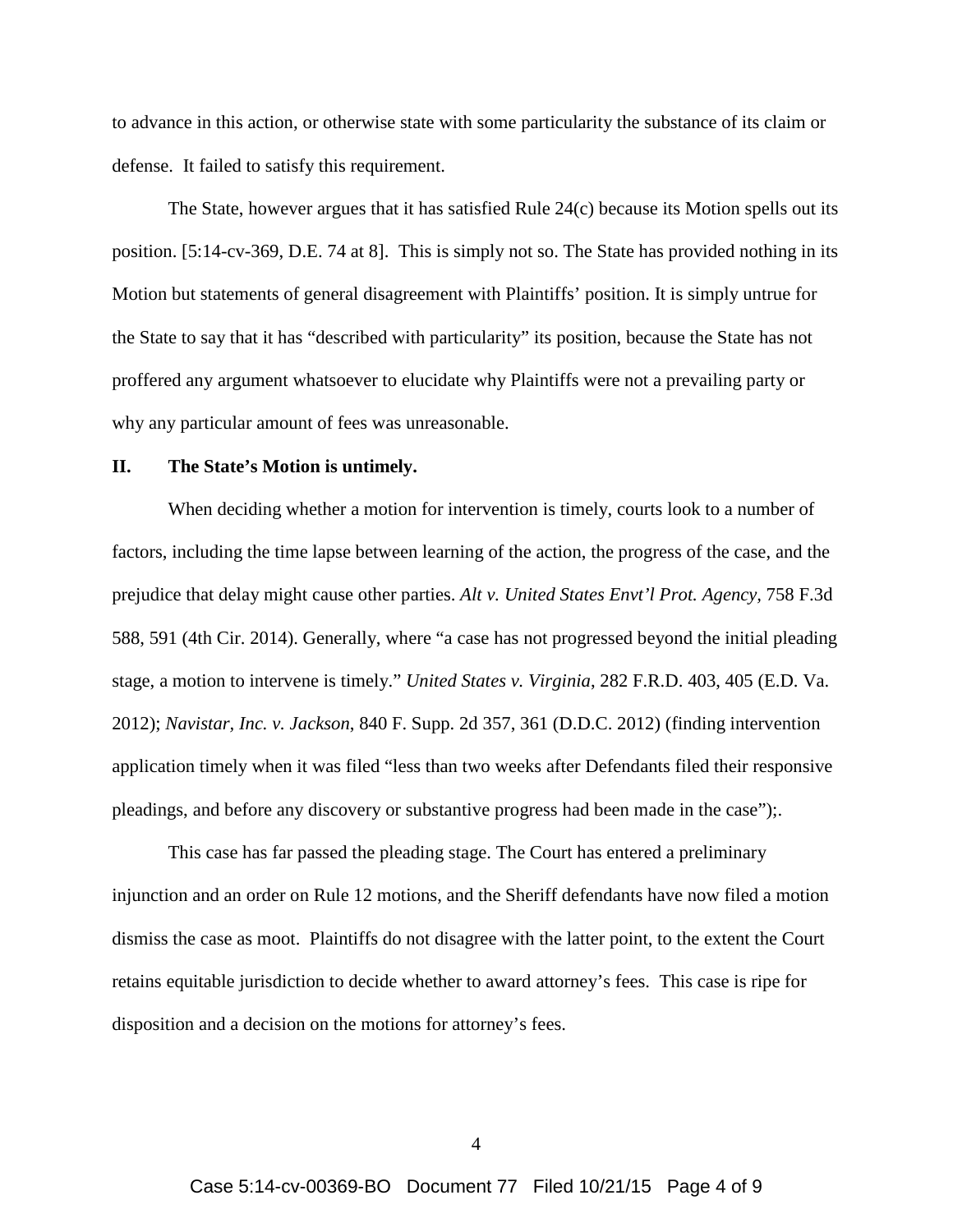The State cites to no case, and Plaintiffs can find none, that permits intervention at such a late stage of the proceedings. Moreover, the State has known about the litigation for over a year, and the State was at one time a party. But instead of participating in the action, the State disclaimed any interest in the case and chose to seek dismissal. It cannot now at this late date change course and seek to participate substantively as an intervening party.

Lastly, permitting the State to intervene will prejudice the Plaintiffs. This case has been plagued with delay, and now the State suggests that Plaintiffs should be made to wait for final resolution because the State failed to respond timely to the motions for attorney's fees. Incredibly, the State admits that it has not even reviewed the case file to develop a valid claim or defense, and seeks only to delay this matter further "to properly prepare an opposition." [5:1-cv-369, D.E. 74 at 9]. The State simply should not be allowed to impose more delay to the prejudice of the Plaintiffs.

## **III. The State's Motion is unnecessary because the State was free to file a response to Plaintiffs' motions for attorneys' fees, but it failed to do so.**

The Court dismissed the State defendants as parties in *Veasey* on July 31, 2015 and in *Messmer* on August 5, 2015. But in the orders of dismissal, the Court noted that any award of attorney's fees would be payable by the State, and thereby signaled to the State that it had a continuing interest in the case. In an action pursuant to 42 U.S.C. § 1983, the Court retains jurisdiction to hear motions for attorney's fees even after the entire action is dismissed. *See, e.g., S-1 v. Spangler*, 832 F.2d 294, 297 (4th Cir. 1987) (determination of mootness on the merits does not preclude the award of attorney fees pursuant to 42 U.S.C. § 1988); *Black Police Ass'n v. District of Columbia Bd. of Elections and Ethics*, 168 F.3d 525, 528 (D.C. Cir. 1999) (affirming an award of attorney fees notwithstanding passage of subsequent legislation mooting a Section § 1983 challenge). And defendants who were dismissed prior to final resolution of the case may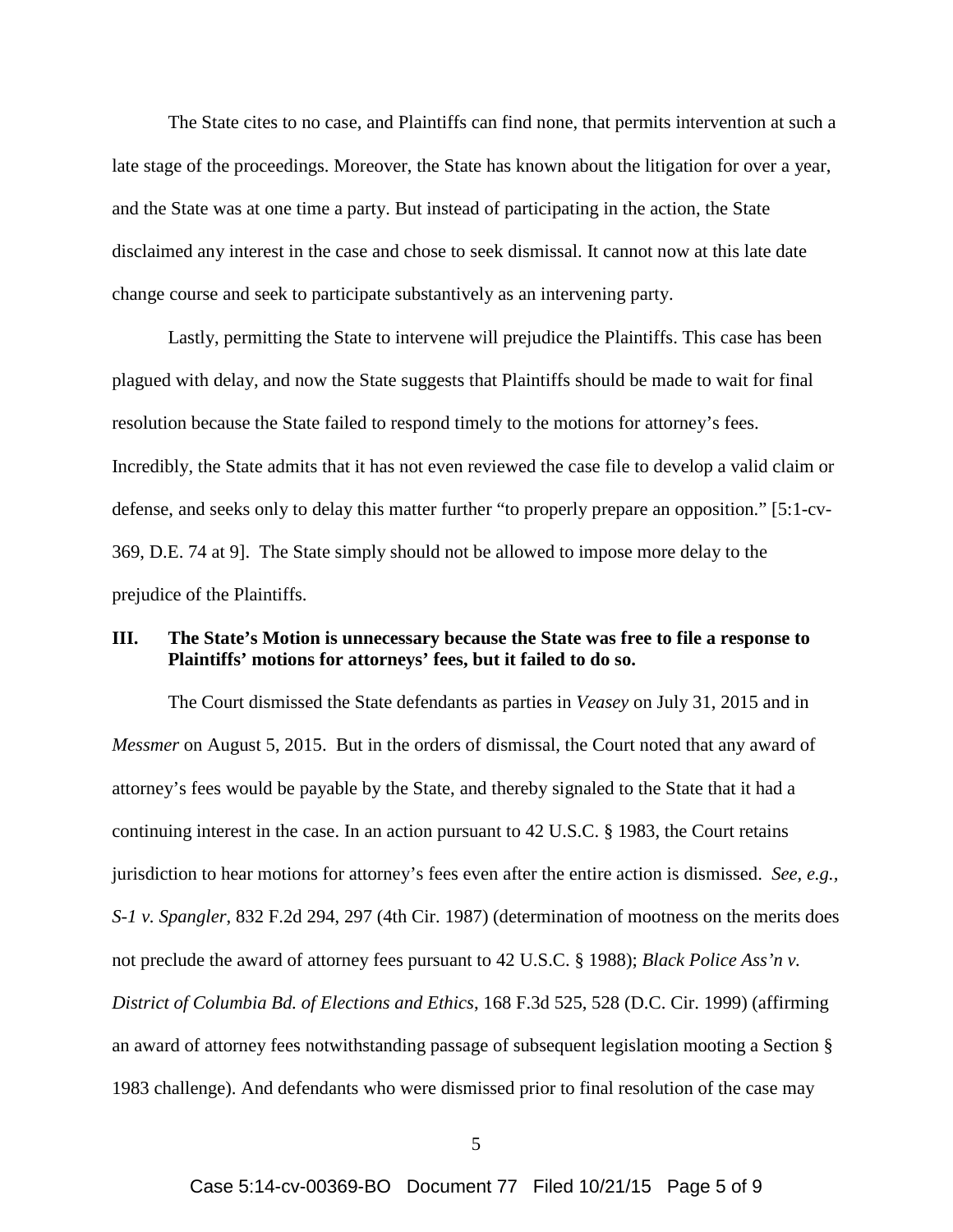still be heard on a motion for attorney's fees. *Cf. Ehrlich v. Inc. Vill. of Sea Cliff*, 389 F. App'x 59, 62 (2d Cir. 2010) (affirming attorneys' fee award under 42 U.S.C. § 1988 entered in favor of earlier dismissed defendants); *Hernas v. City of Hickory Hills*, 517 F. Supp. 592, 593 (N.D.Ill. 1981) (granting attorneys' fees to earlier dismissed defendant). The State defendants in this case therefore had standing to respond to Plaintiffs' motions for attorney's fees by September 20, 2015.

## **IV. The State failed to timely respond to Plaintiffs' motions for attorney's fees, and the Court should not allow an untimely response.**

Local Civil Rule 7.2(e)(1) plainly sets a deadline for responding to a non-discovery motion: the non-movant must respond within 21 days. For a motion filed and served on August 28, 2015, the non-movant had to respond by September 20, 2015. The State chose not to respond to the motions for attorney's fees within the time dictated by Local Civil Rule 7.2(e)(1). Instead, the State now moves to intervene in this case in order to oppose an award of attorney's fees, even though the Governor, the Attorney General, and the Secretary of Public Safety could have filed such an opposition on or before September 20, 2015.

In reality, the State seeks an extension of time *nunc pro tunc*, because it failed to respond to the motions within the time required. However, any motion to extend time, including a motion *nunc pro tunc*, requires that the moving party show good cause for the motion. *See, e.g., Powers v. Germaine*, No. 7:06–CV–187–D, 2008 WL 2756383 (E.D.N.C. July 15, 2008)(citing Local Civil Rule 6.1 and denying a motion to extend time *nunc pro tunc*). *See also Applewhaite v. Shinton*, 859 F. Supp. 2d 157, 160 (D.D.C. 2012)(denying a motion to extend time *nunc pro tunc* to file a reply brief, when the reply brief accompanied the motion, because the movant failed to address the issue of good cause for the untimely filing).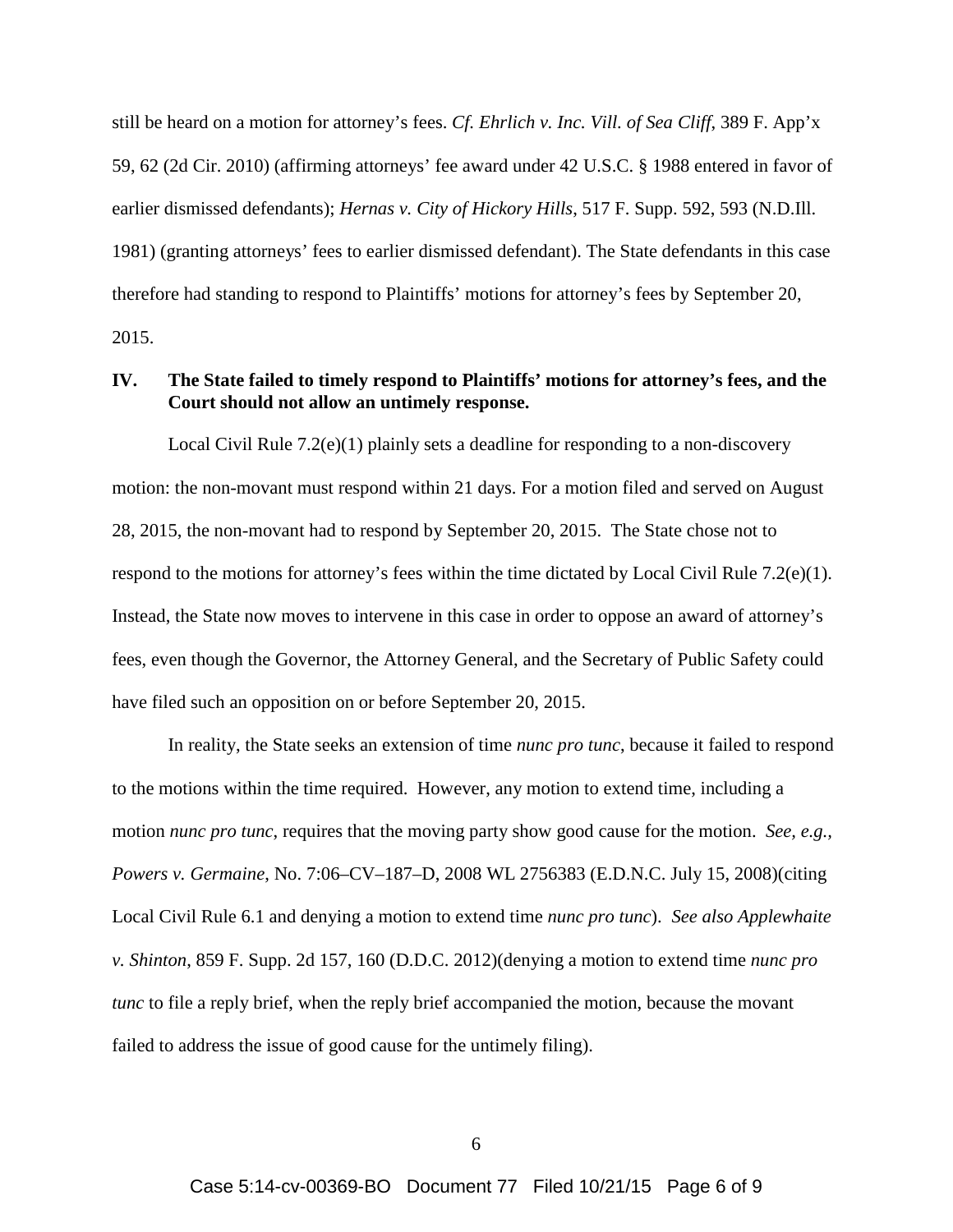In its Motion, the State attempts to show good cause based upon its counsel's need to review the motions for attorney's fees and prepare a response. However, this is a reason to extend time in the first instance, not once a deadline has passed. The State simply has not addressed its failure to respond and does not even attempt to explain its lack of diligence. This is likely because the State cannot offer any explanation why its dilatory actions should be excused for good cause. Indeed, Plaintiffs served the State with the motions for attorney's fees, and the Sheriffs alerted the State to the upcoming deadline. The State should be held to same standard as any litigant in this Court, and no private litigant who was properly served with a pleading to which a response was due could reasonably expect to be allowed to file a response a month after the deadline had passed without offering some convincing reason for the delay. The State has offered nothing, and it should not be allowed to file an untimely response to the motions for attorneys' fees either as a prior party to the case or as an intervenor.

#### **CONCLUSION**

Based on the foregoing, Plaintiffs respectfully request that the Court deny the State's Motion.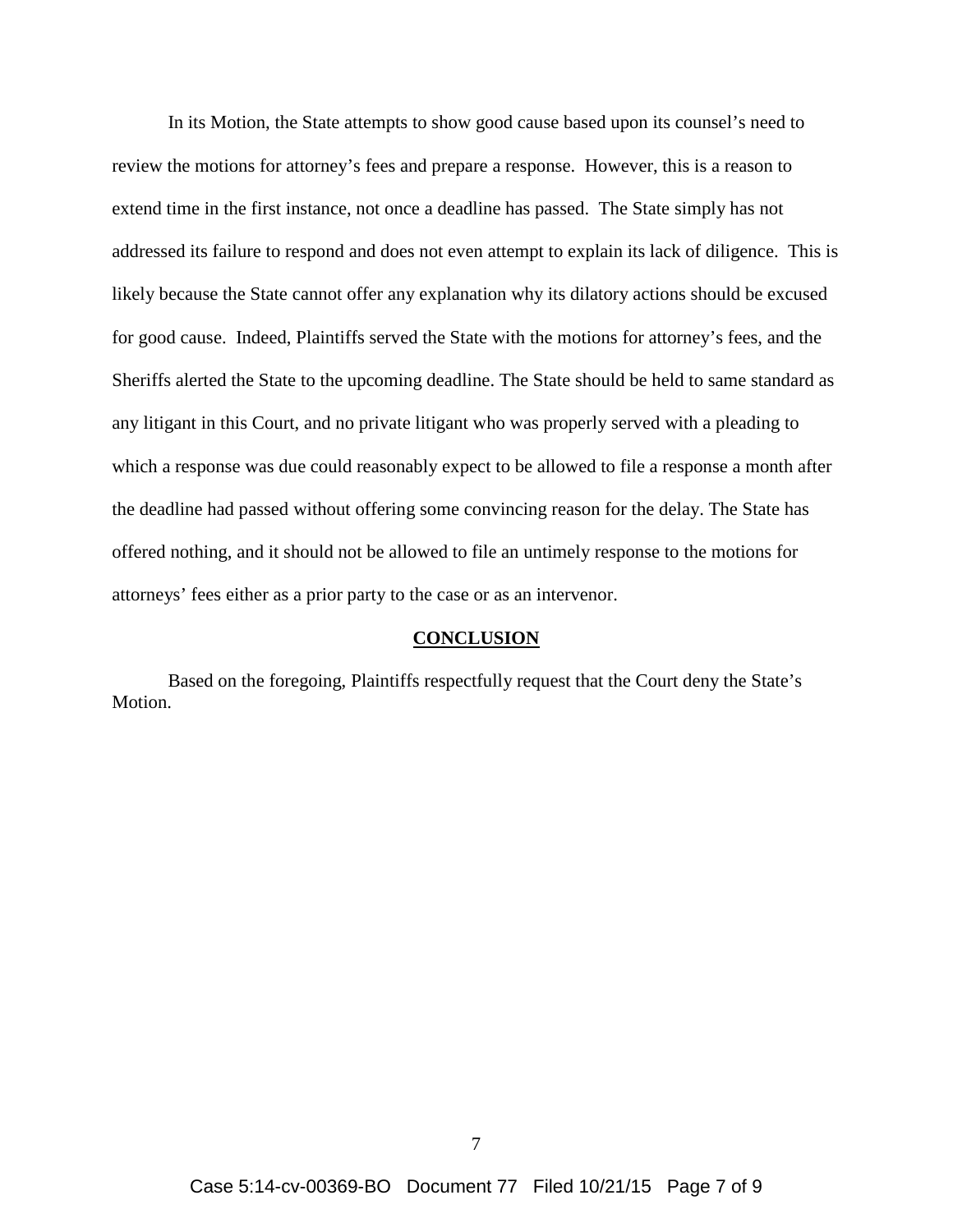Respectfully submitted this the  $21<sup>st</sup>$  day of October, 2015.

## WILLIAMS MULLEN

BY: */s/ Camden R. Webb* Camden R. Webb N.C. State Bar No. 22374 crwebb@williamsmullen.com P. O. Box 1000 Raleigh, North Carolina 27602 Telephone: (919) 981-4000 Facsimile: (919) 981-4300 *Local Civil Rule 83.1 Counsel for Plaintiffs*

## LAW FIRM OF DAVID G. SIGALE, P.C.

BY: */s/ David G. Sigale* IL Bar No. 6238103 dsigale@sigalelaw.com 799 Roosevelt Road, Suite 207 Glen Ellyn, IL 60137 Telephone: (630) 452-4547 Facsimile: (630) 596-4445 *Counsel for Plaintiffs Admitted Pro Hac Vice*